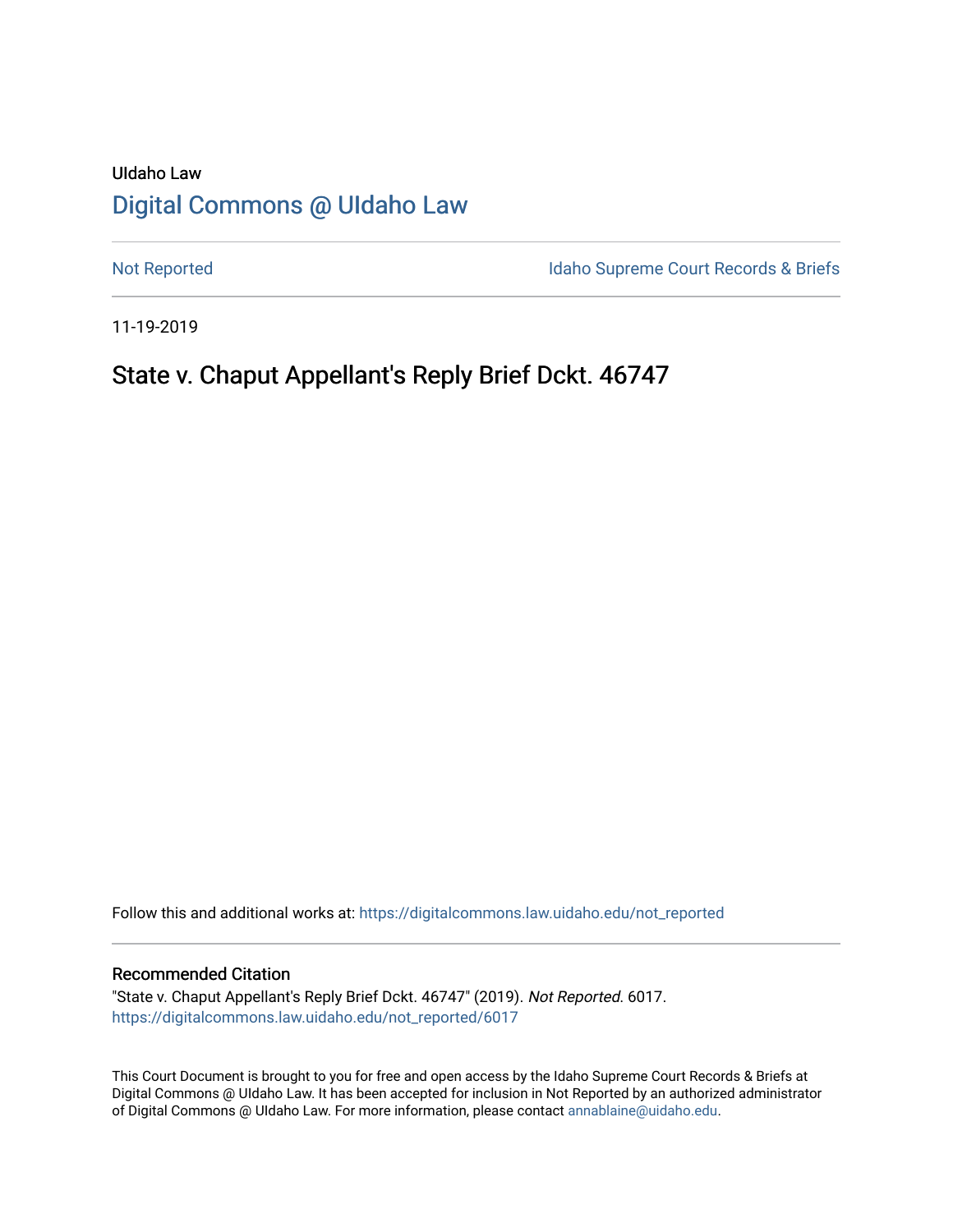Electronically Filed 11/19/2019 1 :42 PM Idaho Supreme Court Karel Lehrman, Clerk of the Court By: Brad Thies, Deputy Clerk

ERIC D. FREDERICKSEN State Appellate Public Defender I.S.B. #6555

JUSTIN M. CURTIS Deputy State Appellate Public Defender I.S.B. #6406 322 E. Front Street, Suite 570 Boise, Idaho 83702 Phone: (208) 334-2712 Fax: (208) 334-2985 E-mail: documents@sapd.state.id. us

### IN THE SUPREME COURT OF THE STATE OF IDAHO

| STATE OF IDAHO,       |                                  |
|-----------------------|----------------------------------|
|                       | NOS. 46747-2019 & 46826-2019     |
| Plaintiff-Respondent, |                                  |
|                       | JEROME COUNTY NO. CR-2015-1349 & |
|                       | TWIN FALLS CO. NO. CR42-18-11461 |
| V.                    |                                  |
|                       |                                  |
| THOMAS BUCK CHAPUT,   | <b>APPELLANT'S REPLY BRIEF</b>   |
|                       |                                  |
| Defendant-Appellant.  |                                  |
|                       |                                  |

### STATEMENT OF THE CASE

#### Nature of the Case

In these consolidated cases, Thomas Buck Chaput appeals from the district court's order revoking his probation and executing a modified sentence of ten years, with five years fixed, in Docket No. 46747 and from his judgment of conviction for grand theft in Docket No. 46826, where the district court imposed a concurrent sentence of ten years, with five years fixed. Mr. Chaput submits that the district court abused its discretion by failing to retain jurisdiction, or, alternatively, by failing to further reduce his sentence in No. 46747 and by imposing an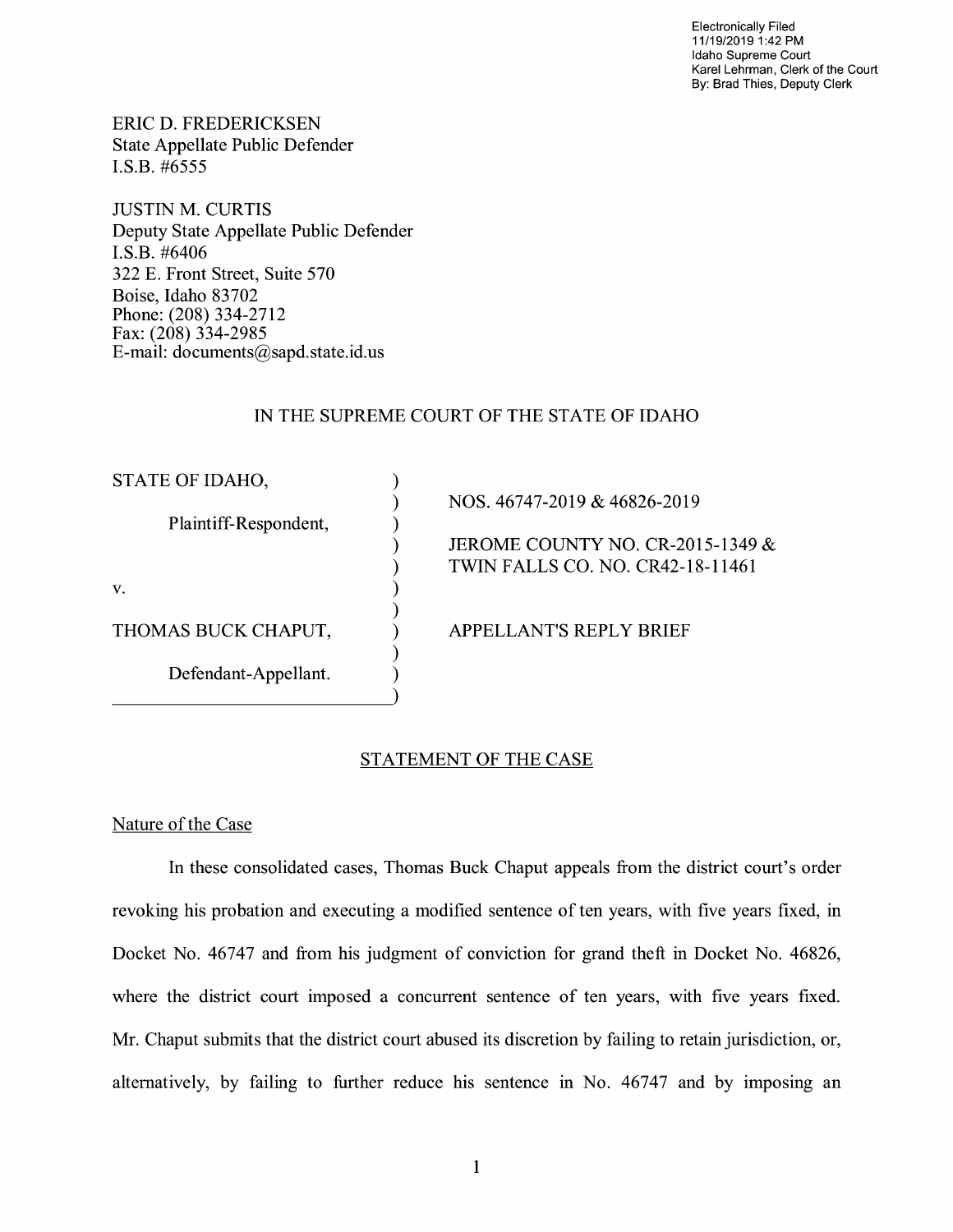excessive sentence in No. 46826. This Reply Brief addresses the State's assertion that No. 46826 should be dismissed.

#### Statement of the Facts & Course of Proceedings

The Statement of the Fact and Course of Proceedings are set forth in the Appellant's Brief and are incorporated herein by reference.

#### ISSUE

Did the district court abuse its discretion by failing to retain jurisdiction, or, alternatively, by failing to further reduce Mr. Chaput's sentence in No. 46747 and by imposing an excessive sentence in No. 46826?

#### ARGUMENT

## The District Court Abused Its Discretion By Failing To Retain Jurisdiction, Or Alternatively, By Failing To Further Reduce Mr. Chaput's Sentence In No. 46747 And By Imposing An Excessive Sentence In No. 46826

The State argues that, based on language contained m the plea agreement, that Mr. Chaput has waived his right to appeal in No. 46826. (Respondent's Brief, p.3.) The State then faults Mr. Chaput for not bringing the waiver to this Court's attention. (Respondent's Brief, p.3.) The State's arguments are misplaced.

First, it is not Mr. Chaput's obligation or burden to show that the waiver is unenforceable. Waiver is an affirmative defense that must be raised by the State. The United States Supreme Court has very recently confirmed this in a case coming from Idaho. The Court expressly stated, "a waived appellate claim can still go forward if the prosecution forfeits or waives the waiver." *Garza v. Idaho,* 139 S.Ct. 738, 745 (2019). Thus, it is the State's obligation to assert and prove the enforceability of the waiver and the State would forfeit the claim by failing to raise it. It is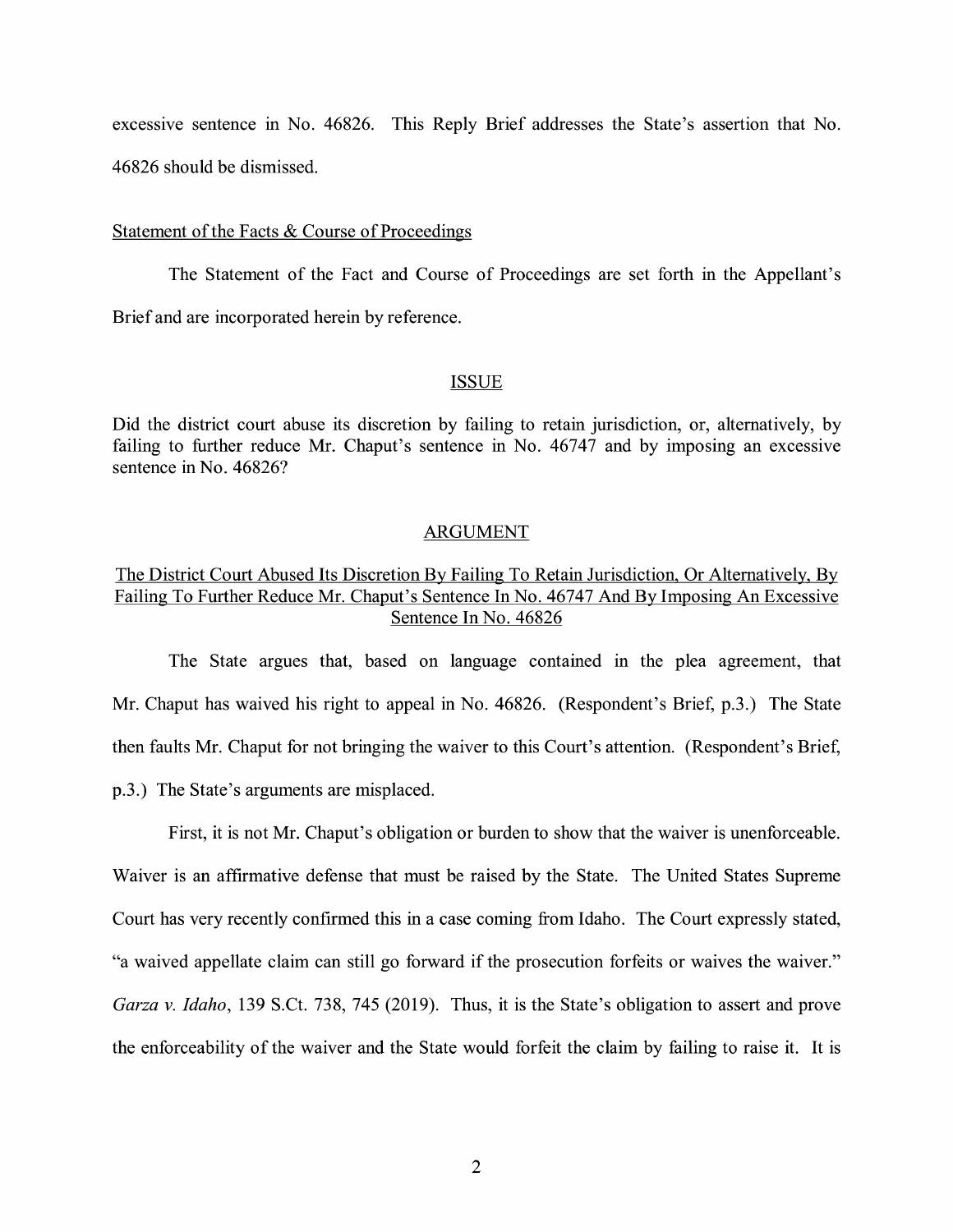not Mr. Chaput's initial burden to show that the waiver is invalid. It is up to the State to show that the waiver is valid.

The State has not done so in this case. While the State is correct that the written plea agreement contains a waiver, Mr. Chaput was explicitly told by the district court that he retained his right to appeal his sentence. (Respondent's Brief, p.3.) The following exchange happened at the entry of plea hearing in this case, which demonstrates that Mr. Chaput did *not* understand that he would be waiving his appellate rights to this claim:

[The Court]: You waive any and all possible defenses to the charges, both factual and legal; *and you waive the right to appeal anything except as to the sentence imposed.* 

Do you have any questions about those rights?

[Mr. Chaput]: No.

(No. 46826 Tr., p.11, Ls.3-10) (emphasis added). Given this record, the State cannot demonstrate that a valid, enforceable appellate waiver exists in this case.

#### **CONCLUSION**

Mr. Chaput respectfully requests that this Court reduce his sentences as it deems appropriate. Alternatively, he requests that his cases be remanded to the district court for a new sentencing hearing.

DATED this 19<sup>th</sup> day of November, 2019.

/s/ Justin M. Curtis JUSTIN M. CURTIS Deputy State Appellate Public Defender